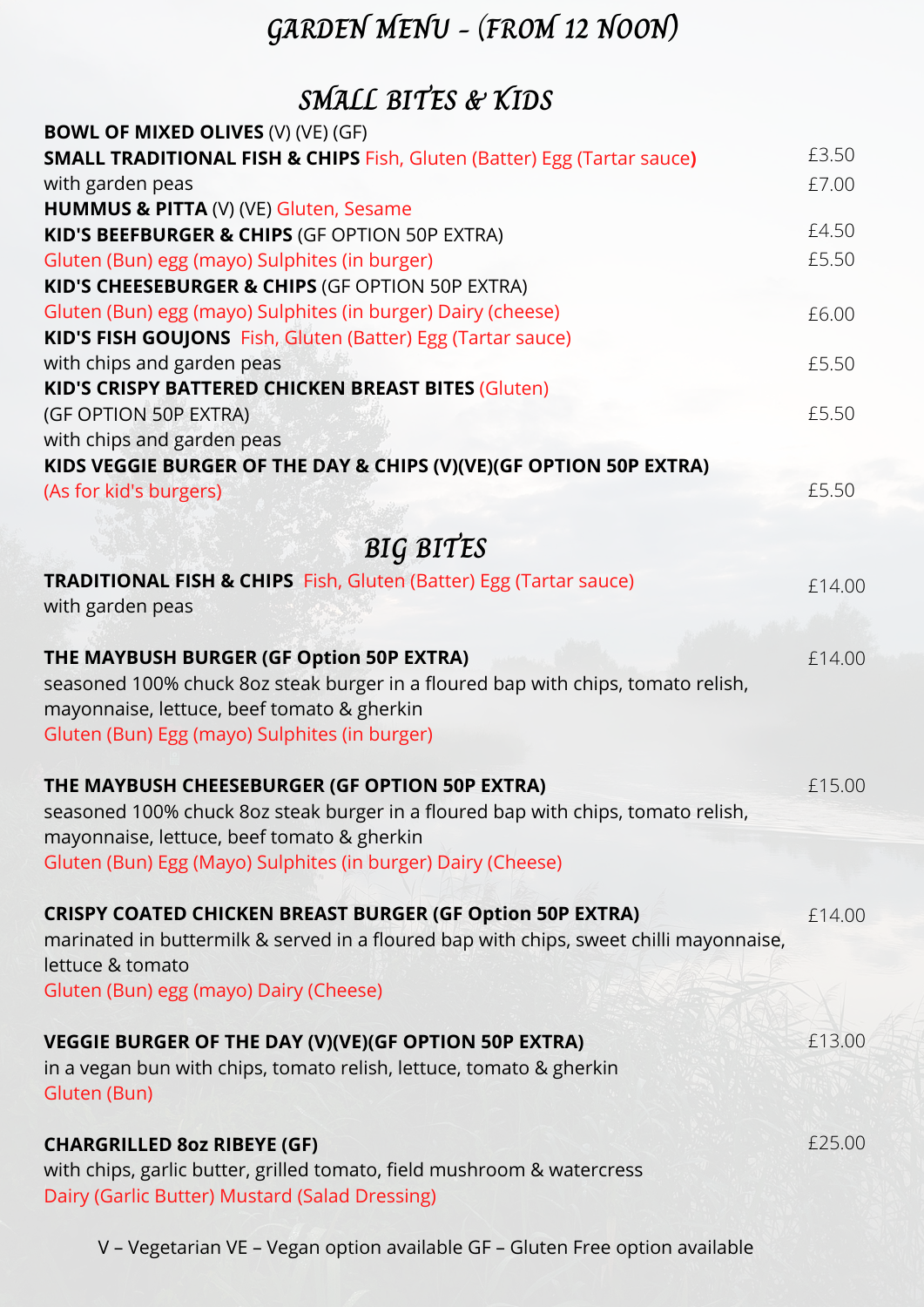## **ROASTS (Served Sundays)**

#### **kid's Roast**

| <b>TOPSIDE OF BEEF Gluten, Egg, Dairy (Yorkshire)</b>                             | £8.00 | £16.00       |
|-----------------------------------------------------------------------------------|-------|--------------|
| <b>LEG OF LAMB Egg, Dairy (Yorkshire)</b>                                         | £8.00 | £16.00       |
| <b>SHOULDER OF PORK Gluten, Egg, Dairy (Yorkshire)</b>                            | £8.00 | £16.00       |
| HALF ROAST CHICKEN & STUFFING Gluten, Egg, Dairy (Yorkshire)                      | £8.00 | £16.00       |
| VEGAN NUT ROAST (V)(VE) Nuts, Egg, Dairy, Gluten (Yorkshire)                      | £7.00 | £14.50       |
| <b>EXTRA YORKIE Gluten, Egg, Dairy (Yorkshire)</b><br><b>EXTRA ROAST POTATOES</b> |       | .50<br>£2.50 |

**All our roasts are served with roast potatoes, seasonal vegetables, savoy cabbage, cauliflower, broccoli cheese, yorkshire pudding & gravy**

## **CIABATTAS**

### (Gluten in buns unless gluten-free chosen)

YOUR CHOICE OF WHITE OR GLUTEN FREE (all are vegan) (GF 50P EXTRA)

| <b>CHICKEN &amp; BACON MAYO</b> (GF) option Egg (Mayo)                            | £7.50 |
|-----------------------------------------------------------------------------------|-------|
| <b>RARE ROAST BEEF, &amp; HORSERADISH &amp; WATERCRESS</b> (GF) option            | £8.00 |
| Mustard (Dressing) Egg, Sulphites (Horseradish sauce)                             |       |
| <b>ATLANTIC PRAWN MAYONNAISE</b> Shellfish Egg (Mayo)                             | £8.00 |
| <b>CHEDDAR CHEESE, SPRING ONION &amp; MAYONNAISE</b> (GF) option Egg (Mayo) Dairy | £7.00 |
| BEETROOT, HUMMUS & CRISPY ONION (V)(VE)(GF) option Sesame                         | £7.00 |

#### **All of our ciabattas are served with chips and salad garnish**

### **SALADS**

| RARE ROAST BEEF, HORSERADISH SALAD<br>served with baby new potatoes<br>Sulphites (Horseradish Sauce) Dairy (Butter on Potatoes) | £15.00 |
|---------------------------------------------------------------------------------------------------------------------------------|--------|
| <b>CLASSIC PLAIN CAESAR SALAD (GF) option</b><br>Anchovies (Fish) Dairy, Egg (dressing) Gluten (Croutons)                       | £11.00 |
| <b>CLASSIC CHICKEN CAESAR SALAD (GF) option</b><br>Allergens as for plain Caesar                                                | £15.00 |

### **SIDES**

**CHIPS** £3.00 (GF) **CHEESY CHIPS** (Dairy) £4.00 (GF) **DRESSED LEAF SALAD** (Mustard and Sulphites) £3.00 (GF) **NEW POTATOES** (Dairy) £3.00 (GF) **BOWL OF OLIVES** £3.50